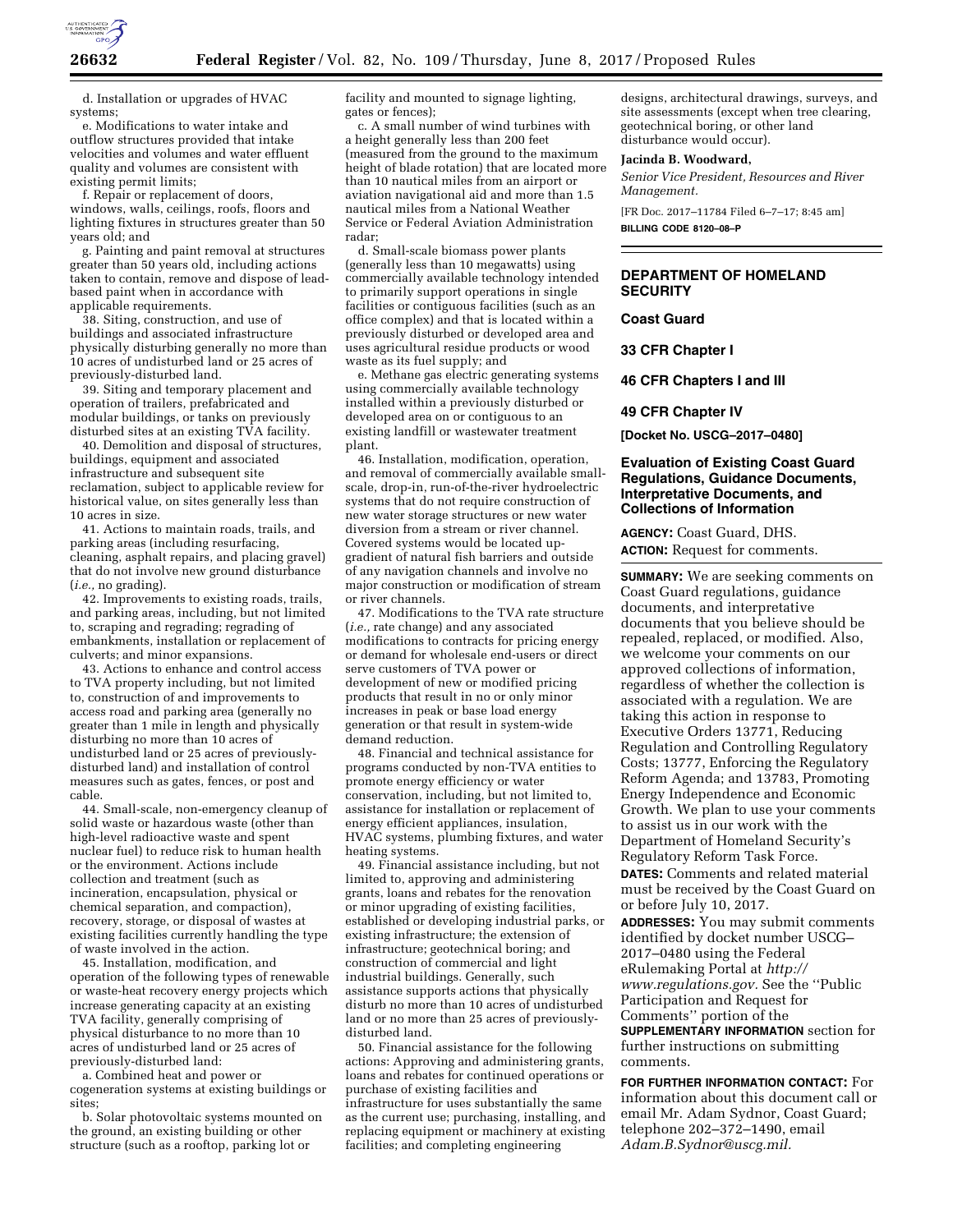January 30, 2017, President Trump issued Executive Order 13771, Reducing Regulation and Controlling Regulatory Costs. Under that Executive Order, for every one new regulation issued, at least two prior regulations must be identified for elimination, and the cost of planned regulations must be prudently managed and controlled through a budgeting process. On February 24, 2017, the President issued Executive Order 13777, Enforcing the Regulatory Reform Agenda. That Executive Order directs agencies to take specific steps to identify and alleviate unnecessary regulatory burdens placed on the American people. On March 28, 2017, the President issued Executive Order 13783, Promoting Energy Independence and Economic Growth. Executive Order 13783 promotes the clean and safe development of our Nation's vast energy resources, while at the same time avoiding agency actions that unnecessarily encumber energy production.

We are seeking comments on Coast Guard regulations, guidance documents, interpretative documents, and collections of information that you believe should be removed or modified to alleviate unnecessary burdens because we believe your comments will assist the Coast Guard in its role within the Department of Homeland Security (DHS) in responding to these Executive Orders. The Coast Guard is looking for new information and new economic data to support any proposed changes.

#### **Regulatory Reform Task Force**

Executive Order 13777 directs agencies to designate a Regulatory Reform Officer and to establish a Regulatory Reform Task Force (Task Force). The Deputy Secretary of DHS is the agency Regulatory Reform Officer, and the Coast Guard's Senior Accountable Regulatory Official, who is our Director of Commercial Regulations and Standards, is a member of the DHS Task Force.

One of the duties of the Task Force is to evaluate existing regulations and make recommendations to the agency head regarding their repeal, replacement, or modification. Executive Order 13777 further directs that each Task Force attempt to identify regulations that:

• Eliminate jobs, or inhibit job creation;

• Are outdated, unnecessary, or ineffective;

• Impose costs that exceed benefits;

• Create a serious inconsistency or otherwise interfere with regulatory reform initiatives and policies;

• Are inconsistent with the requirements of section 515 of the Treasury and General Government Appropriations Act, 2001 (44 U.S.C. 3516 note), or the guidance issued pursuant to that provision, in particular those regulations that rely in whole or in part on data, information, or methods that are not publicly available or that are insufficiently transparent to meet the standard of reproducibility; or

• Derive from or implement Executive Orders or other Presidential directives that have been subsequently rescinded or substantially modified.

Section 3(e) of the Executive Order calls on the Task Force to ''seek input and other assistance, as permitted by law, from entities significantly affected by Federal regulations, including State, local, and tribal governments, small businesses, consumers, nongovernmental organizations, and trade associations'' on regulations that meet some or all of the criteria above.

Also, when implementing the regulatory offsets required by Executive Order 13771, which may include guidance documents, interpretative documents, and collections of information, in addition to regulations in the Code of Federal Regulations, Executive Order 13777 states that each agency head should prioritize, to the extent permitted by law, those regulations that the agency's Regulatory Reform Task Force has identified as being outdated, unnecessary, or ineffective.

Executive Order 13783 calls for agencies to submit reports to the Vice President, the Office of Management and Budget, and others in the Executive Office of the President, with ''specific recommendations that, to the extent permitted by law, could alleviate or eliminate aspects of agency actions that burden domestic energy production.'' These agency actions include all existing regulations, orders, guidance documents, policies, and any other similar agency actions that potentially burden the development or use of domestically produced energy resources, with particular attention to oil, natural gas, coal, and nuclear energy resources.

We ask that you keep these specific elements we have identified from these three Executive Orders in mind as you consider Coast Guard regulations or collections of information for removal or modification to alleviate unnecessary burdens.

## **Location of Coast Guard Regulations**

Coast Guard regulations fall within three general categories in the Code of Federal Regulations—navigation and

navigable waters, shipping, and transportation. Here are the three corresponding titles in the CFR (and the parts in those titles) where you will find our regulations:

• 33 CFR Chapter I (parts 1 through 199),

• 46 CFR Chapters I (parts 1 through 199) and III (parts 400 through 499), and • 49 CFR Chapter IV (parts 400

through 499). You may view these regulations on *[www.fdsys.gov](http://www.fdsys.gov)* or *[www.ecfr.gov.](http://www.ecfr.gov)* 

In the CFR you will find bracketed references to rules published in the **Federal Register** (for example, xx FR xxxx, date) that provide our reasoning for establishing the regulations in that CFR part or section, and our estimates of the costs and benefits of those regulations. Rules published since 1990 will be available in the **Federal Register**  library on *[www.fdsys.gov.](http://www.fdsys.gov)* 

Our rulemaking documents include a number that denotes our online docket. On *[www.regulations.gov,](http://www.regulations.gov)* using that docket number, you should be able to find supporting and related material we provided for that rule, including a costbenefit analysis. In our dockets, you will also find notices of proposed rulemaking and submissions from interested persons who commented on our initial proposal for the regulations that appear in the final rule. The preamble of the final rule contains our responses to those comments.

## **Location of Coast Guard Guidance Documents and Interpretative Documents**

Coast Guard guidance documents and interpretative rules may be found in a number of online locations. You may find many of these documents on the Coast Guard's homeport Web page, *[http://homeport.uscg.mil.](http://homeport.uscg.mil)* In addition, we sometimes publish a notice in the **Federal Register** announcing the release of a guidance document or interpretative rule and the document may be found in the docket for that notice in addition to a Coast Guard Web page. You can find these notices using the search function on *[www.fdsys.gov](http://www.fdsys.gov)* or the **Federal Register** browse function if you know the date the notice was published. Some of these documents take the form of a Navigation and Vessel Inspection Circular, frequently abbreviated as ''NVIC,'' and the **Federal Register** notices will often have an action line of ''Notice of policy'' or ''Notice of availability.''

# **Location of Approved Collections of Information**

If a regulation has a collection of information associated with it, you